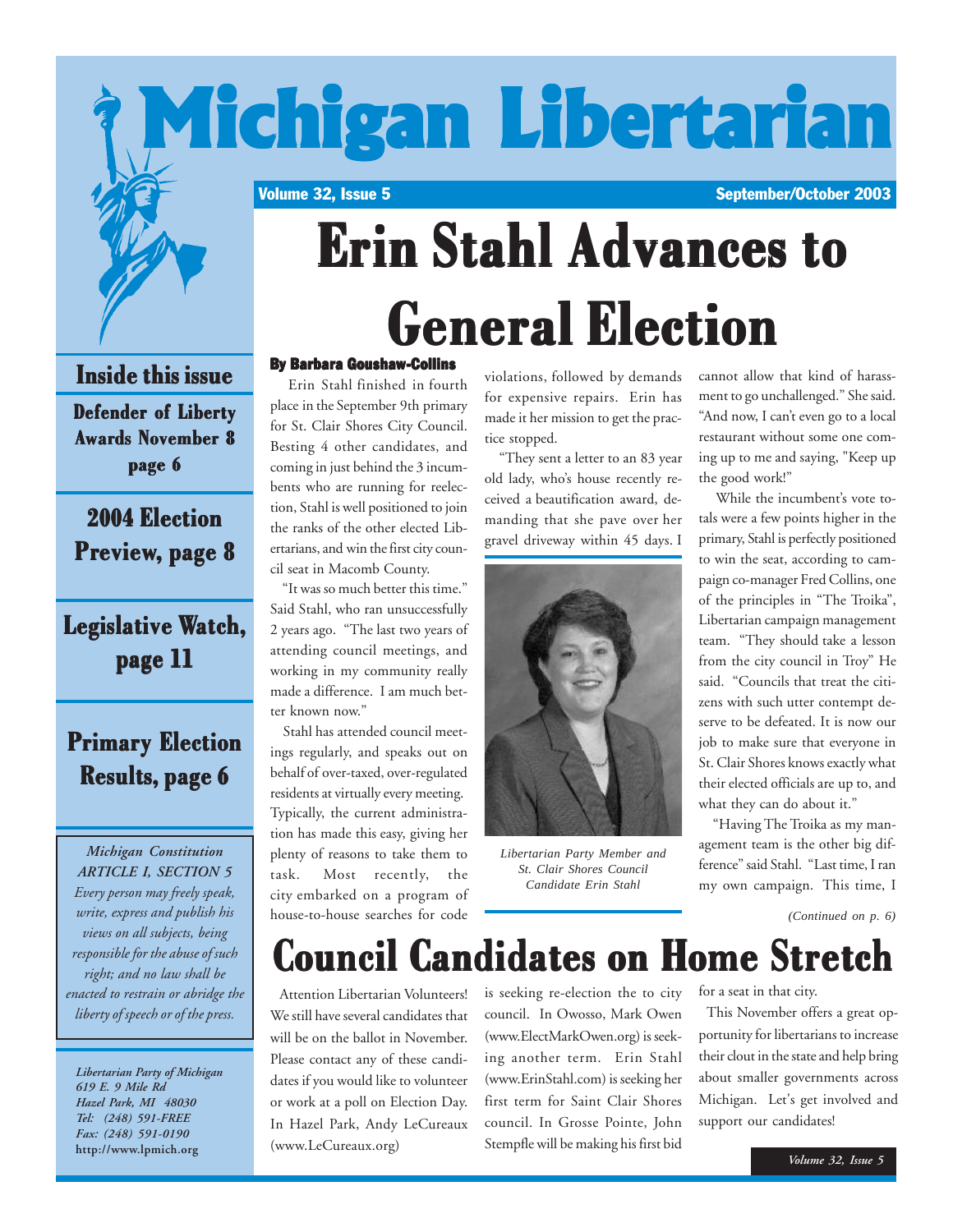# **LPM Officers LPM Officers LPM Officers and Directors and Directors and Directors**

| Chair               | Bill Gelineau         | chair@lpmich.org          |
|---------------------|-----------------------|---------------------------|
| Vice Chair          | Paul Hitch            | vicechair@lpmich.org      |
| Secretary           | Ray Warner            | secretary@lpmich.org      |
| Treasurer           | Jerry Bloom           | treasurer@lpmich.org      |
| At-Large Director   | Rosemarie Jozwiak     | jozie@mail.com            |
| At-Large Director   | Mike Donahue          | donahue@lpmich.org        |
| At-Large Director   | Leonard Schwartz      | schwartz@lpmich.org       |
| At-Large Director   | <b>Jim Miller</b>     | miller@lpmich.org         |
| At-Large Director   | Lloyd Sherman         | sherman@lpmich.org        |
| Newsletter          | Greg Stempfle         | newsletter@lpmich.org     |
| Database Output     | <b>Emily Salvette</b> | salvette@ameritech.net    |
| Database Input      | Mark Byrne            | iwantska@hotmail.com      |
| Pledge Program      | Ben Bachrach          | ben45@lpmich.org          |
| Campaign Managers   | Barbara Goushaw       | bgoush@aol.com            |
| Campaign Fund       | Dianne Szabla         | dianneszabla@netscape.net |
| Assistant Treasurer | vacant                | vacant                    |
|                     |                       |                           |

Subscribe to *LPM Online*

the weekly email newsletter of the LPM.

Sign up at:

**http://www.lpmich.org/lpmonline/subscribe.htm**

### **Newsletter Information Newsletter Information Newsletter Information**

The *Michigan Libertarian* is published bimonthly as the official newsletter of the Libertarian Party of Michigan, 619 E. Nine Mile Rd., Hazel Park, MI 48030. Phone: (248) 591-FREE

**Submissions:** Please email articles to **newsletter@lpmich.org** Only electronic format will be accepted. Acceptable formats are plain text, Word97, WordPerfect 6.X/5.X, RTF, HTML, Pagemaker 6.5. Any other formats, please ask first.

**Deadline:** The next deadline for submission of articles and advertising is November 15, 2003.

**Advertising:** Please email advertising to **newsletter@lpmich.org** Only electronic format will be accepted. Because of the nature of various programs, please send ads in .p65 format. Above formats are also acceptable, but layout or resolution may be lost in the publication process. Please mail payment to:

Libertarian Party of Michigan Newsletter Advertising 619 E. Nine Mile Rd. Hazel Park, MI 48030

**Advertising Rates:** Full Pg \$200, Half Pg \$100, Quarter Pg \$50. 25% discount for LPM Candidates, 50% discount for LPM Affiliates.

**Visit:** http://www.lpmich.org/Newsletters/index.html for more information.

# **From the Chair**

### **Constructing the Future Constructing Future the Future**

#### by Bill Gelineau

 With the end of summer, I'll bet a lot of you are looking back over the last couple months with home building or repair projects in the rear view mirror. Having moved to a new home recently, there are more projects around than I can shake a T-square at. I hope that the change of seasons will inspire you to get involved with some of the political projects on the horizon.

 Before we focus on the trim and painting of the 2004 election cycle, each of us should look at what we can do to finish the foundation being constructed this November. Please give Mark Owen, Andy LeCureaux, and Erin Stahl any help you can in their efforts for City Council. Mark and Andy give us a chance to re-elect our 5th and 6th city or school official in just the last two years. This is a sizable recognition of the libertarian values these candidates represent. With your help, Erin will help add to a growing number of local offices occupied by LPM members. Thanks from myself and the LEC to all others who made an effort this fall that didn't qualify for the general election.

 After November we will begin the process of filling out our candidate list for 2004. Every 12 years, a situation exists in Michigan which provides both a challenge and an opportunity for us. The general election will not include a race for Governor, Senator, or any other highprofile statewide office. We also don't elect State Senators.

 As a result, the "big race" will be the Michigan House of Representatives. Greg Stempfle, our project leader on this effort, has identified 17 key races in which our Operation Balance of Power will allow us to influence the future direction of the state. What is interesting is that of the

*(continued on p.3)*

### **New Newsletter Editor Sought New Newsletter Editor Sought**

 This coming fall, I will be attending graduate school at the University of Michigan. With the additional work load of studying on top of a full time job, the time I can dedicate to editing a quality state party newsletter will be significantly reduced. Therefore I am currently seeking somebody to replace me as newsletter editor. The job of the editor primarily includes layout and editing of articles and content. While I do write a few articles for each issue, most of the work comes from other party members. The editor also makes sure the newsletter gets printed and mailed. These last two activities are currently performed by a printing company and a mailing house.

 I will still be available to write articles and assist the new editor with their work as will the previous editor, Greg Dirasian. If interested in this position, please contact Greg Stempfle, or LPM Chair Bill Gelineau.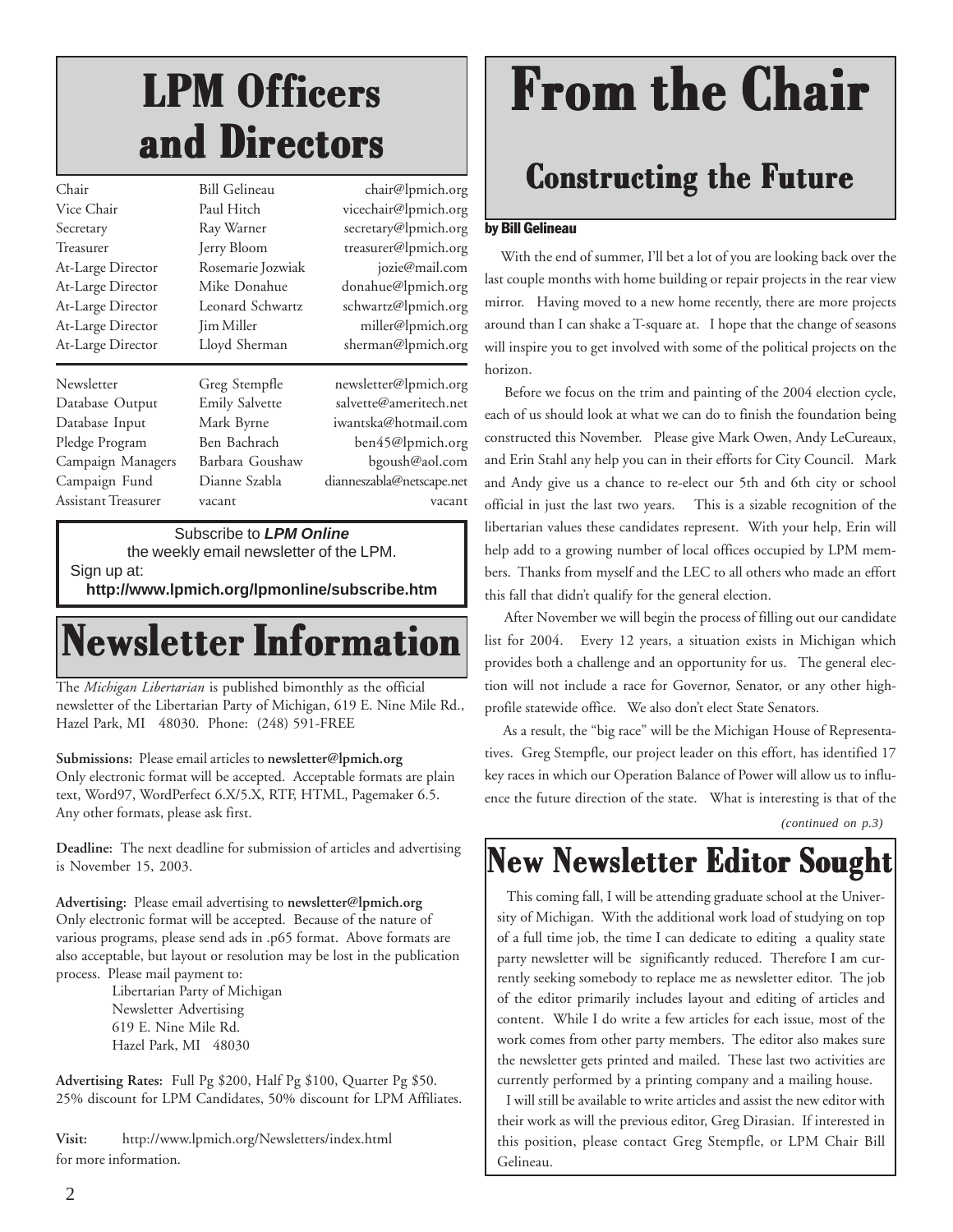# **Wesselmann Resigns as Treasurer, Rae Jozwiak Named to LEC**

 LPM activist Keith Wesselmann, who was serving as Treasurer for the state party, resigned last month to take a new job in Sausalito, California. Keith had only moved to Michigan in 2000, but in his sort time here, he also served as Vice-Chair of the Libertarian Party of Oakland County and Treasurer of Friends of David Eisenbacher. Keith was one of our most dedicated, agreeable, and hard-working members. We wish him the best of luck in his new career.



*New LPM Treasurer Jerry Bloom and Former LPM Treasurer Keith Wesselmann. Rae Jozwiak (photo not available) will be serving as the newest LEC member.*

 Former LPM Vice-Chair Jerry Bloom has agreed to step into the Treasurer position. Jerry had been serving as an atlarge Director on the Executive Committee. Jerry becoming Treasurer left a vacancy on the LEC which was filled by Rosemarie Jozwiak.

Rosemarie and her husband Dick, were winners of the 2002 Defender of Liberty Award and have worked with the Tri-Cities LP affiliate for years. Rae was elected by the board unanimously and will be a welcome addition to our state leadership.

### **Advertising \$pace Available**

#### Over 1,000 Libertarians across the state read the Michigan Libertarian.

Would you like to advertise your business or organization in this newsletter? Would you like to help the LPM offset their costs and promote

your product or group?

**Advertising Rates:** Full Pg \$200, Half Pg \$100, Quarter Pg \$50. 25% discount for LPM Candidates, 50% discount for LPM Affiliates.

\$\$\$\$\$\$\$\$\$\$\$\$\$\$\$\$\$\$\$\$\$\$\$\$\$\$\$\$\$\$\$\$\$\$\$\$\$\$\$\$\$\$\$\$\$\$\$\$

### **From the Chair**

*(continued from p.2)*

top 9, they are dispersed around the state — with 9 different affiliates having just one race to focus on.

I hope affiliate leaders and activists will contact Greg or me to become part of this effort. One of the building blocks of our success is a willingness to step forward.....just as our city council candidates have. The Balance of Power effort will provide a keen opportunity to unsettle the makeup of the legislature.

This effort will undoubtedly be discussed at this year's LibertyFest, which is being hosted by the LP of Mid-Michigan on November 8. Details of this event will be coming soon — which will be held at the Hampton Inn off the Okemos / I-96 exit.

Whether you're talking about council elections, statewide efforts to influence policy, or celebration / discussion events, all of them are just like those household projects we've done all summer. They require planning, persistence, and follow through. Join the activists involved in these efforts to make the LPM an even greater force in Michigan politics. I think you will agree that the construction was worth the effort.

Bill Gelineau

The Libertarian Party of Michigan seeks to hire a part-time Field Director

to work out of our Hazel Park Headquarters Office

Duties are expected to include

- $\bullet$  staffing the office;
- ♦ communicating with our local affiliate parties;
- ♦ recruiting Libertarian candidates for election.

Starting pay around \$10 per hour based on 20 hours per week, depending on qualifications. Send applications and inquiries to: James Hudler Farm Team Committee Chair

P.O. Box 447, Chelsea MI 48118 aguli@provide.net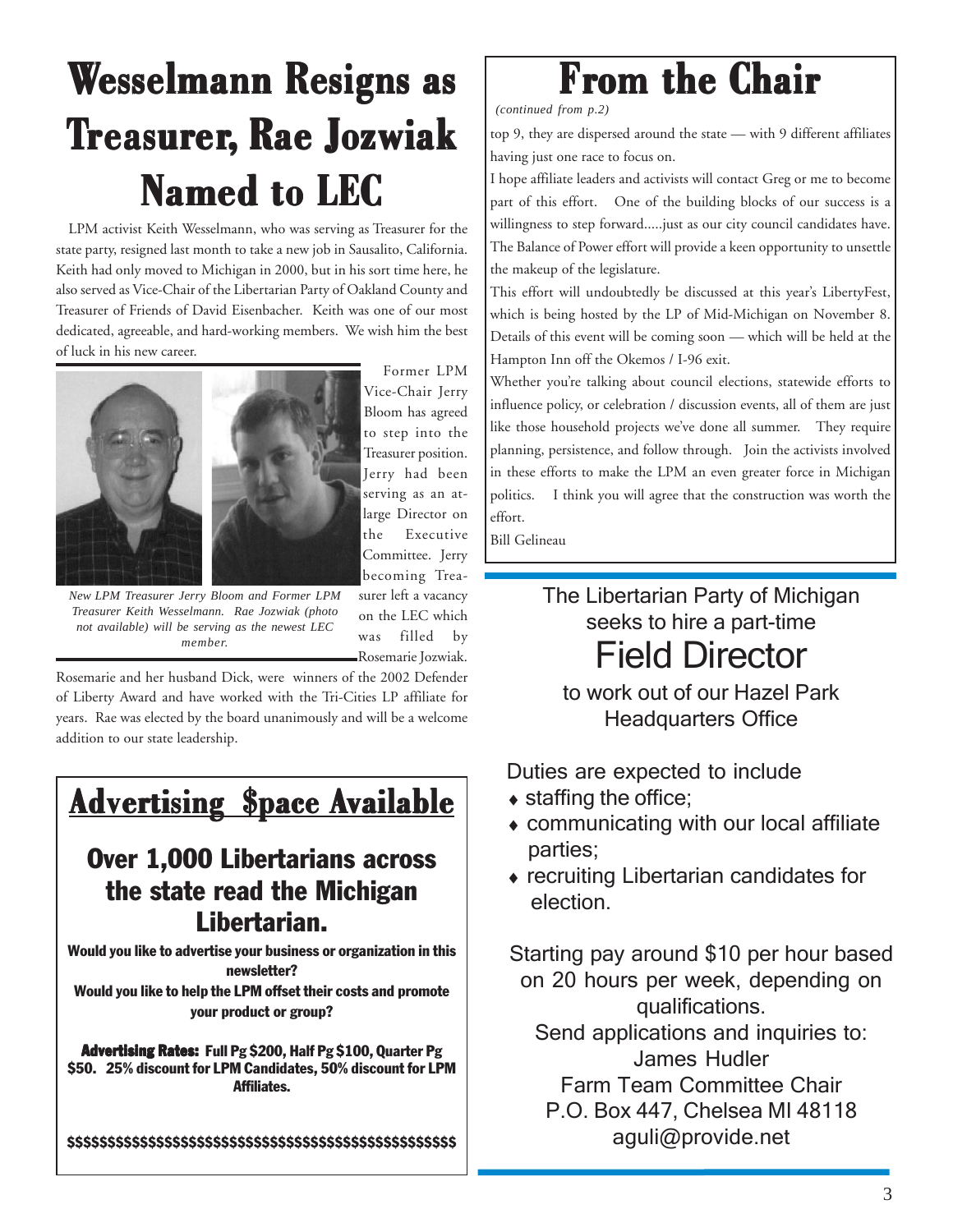# **Calendar of Events Calendar of Events Calendar of Events**

| October 5Libertarian Executive Committee meeting, LPM HQ 619 E. Nine Mile, Hazel Park 1:00pm    |
|-------------------------------------------------------------------------------------------------|
| October 25Operation Farm Team Halloween Fundraiser, LPM HQ 619 E. Nine Mile, Hazel Park 7:00 pm |
| Costume required. Prizes for best costume.                                                      |
| For more info, contact James Hulder (734) 475-9792 aguli@provide.net                            |
| November 4General Election. Several LP members are facing (re)election campaigns.               |
| In Hazel Park, Andy LeCureaux will be seeking Re-election to city council.                      |
| In Owosso, Mark Owen will be running for re-election to city council.                           |
| In St. Clair Shores, Erin Stahl is seeking a position on the city council.                      |
| In Grosse Pointe, John Stempfle is running for city council as well.                            |
| November 8LibertyFest, hosted by Mid-Michigan Libertarian Party                                 |
| Media & Third Party Politics panel discussion moderated by Bill Ballenger from 6 - 7:30         |
| Location is the Hampton Inn Suites, just north of I-96 exit 110 (Okemos/Mason).                 |
| November 15Sam Adams Dinner, hosted by Washtenaw County                                         |
| Libertarian Comedy Night with Tim Slagle                                                        |
| Creekside Bar and Grill, 5827 Jackson, Ann Arbor                                                |
| December 7Libertarian Executive Committee meeting, LPM HQ 619 E. Nine Mile, Hazel Park          |
|                                                                                                 |

# **Affiliate News filiate News filiate**

# **Wayne Libertarians Adopts-A-Road**



*Wayne County Libertarians and the trash they collected in Dearborn. From Left to Right; Greg Creswell, Kanika Creswell, Greg Stempfle, Bill Detlor, Loel Gnadt, Chuck Kainz, Rick Secula, and Christopher Gonzalez. Photo by Shelly Stempfle*

 Drivers in Dearborn will be seeing more from the Libertarians these days. The Libertarian Party of Wayne County recently "adopted" a stretch of Hubbard Drive near Fairlane Mall.

 Organizations that adopt roads in Michigan are required to perform three clean up sessions per year. In exchange for this work, signs at both ends of the road featuring the groups names are placed by the Highway Department.

 This particular stretch of road links Evergreen Drive to Southfield Freeway. Both the University of Michigan's Dearborn campus and Henry Ford Community College are situated on Evergreen. Heavy traffic from Fairlane Mall, AAA headquarters, Ford Motor Company, and a hospital also travel this road.

 Wayne County Chair Charles Kainz had made getting the Libertarian name out there one of his top priorities for this year. Rick Secula took the initiative to get the necessary paperwork for the project which turned out to be a great success. The County even had the sign up early.

 Adopt-A-Highway programs are an inexpensive way for affiliates to earn publicity as well as an activity for the membership to participate in.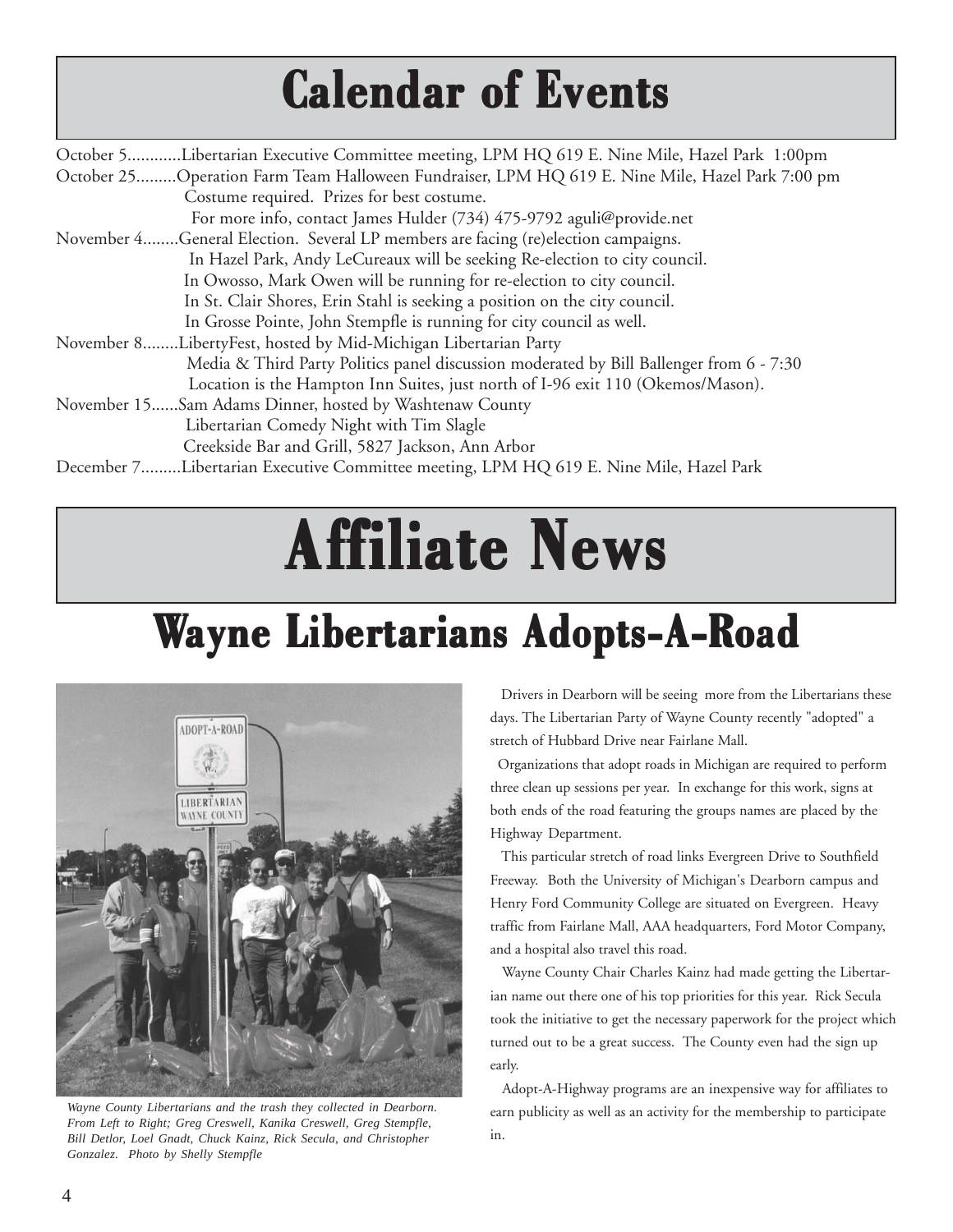# **Campaign Finance Campaign Finance Campaign Finance Complaint Filed Against Complaint Filed Against Complaint Filed Against Pontiac School Board Pontiac School Board Pontiac School Board**

 West Bloomfield, MI—After receiving complaints from Libertarian Party members in Pontiac, the Libertarian Party of Oakland County (LPOC) launched their own investigation into the actions of the Pontiac School Board regarding the board's activities in support of the \$455.4 million school bond ballot proposal scheduled for a vote on September 23rd. The bond issue is the third largest ever in the state of Michigan.

 "We investigated newspaper ads, direct-mail advertising, and their web site, then consulted with our attorney," said chair Nathan Allen. "We have determined that there are grounds to request an investigation and civil action from authorities within the state of Michigan, and possibly grounds for criminal action against the school board members themselves."

 Libertarians mailed letters to both Secretary of State Terri Lynn Land and Attorney General Mike Cox on September 16th. A copy of the letter can be found on the LPOC web site at http://www.LpocMi.org/ NewsRels/PontiacBond.php.

 Libertarians allege violation of MCL 169.257(1), which says "A public body or an individual acting for a public body shall not use or authorize the use of funds, ... computer hardware or software, ... or other public resources" to support or oppose a ballot question. The material in question goes beyond merely presenting factual material, but also presents opinion and conjecture.

 "If school boards cannot be trusted to handle their budgets properly, perhaps they should be prohibited from participating at all in these kinds of campaigns," remarked chair Nathan Allen. "Grassroots organi-



zations have neither the time to form nor raise the funds necessary to demand fiscal accountability from bureaucrats run amuck. It is virtually impossible to compete with the multimillion dollar budgets of the school boards. Who is going to question the illogical arguments that the school board is using in their slick campaign literature?"

 Libertarians urge all Pontiac School District residents to perform their own investigation and also send letters to the Secretary of State and Attorney General. Multiple complaints will provide additional support for an investigation.

### **Andy LeCureaux - Restoring Andy LeCureaux - Restoring Andy LeCureaux - Restoring the Right to Sell Cars the Right to Sell Cars the Right to Sell Cars**

#### By Leonard Schwartz

 Andy LeCureaux, a Libertarian on the Hazel Park City Council, has restored residents' right to sell their cars. Hazel Park prohibited anyone from placing a "For Sale" sign on a car, even if it was parked on the owner's driveway.

 LeCureaux maintained that this restriction served no proper government interest and was an abuse of personal liberty and property rights. So he proposed changing the ordinance. Some city officials said they would support Andy's proposal only if the amendment also required the owner to get a permit and pay a fee. But LeCureaux considered this likewise improper and abusive. Andy's power of persuasion ultimately prevailed. Anyone can now place a "For Sale" sign on a car parked on the owner's driveway. And the owner doesn't need to get a permit or pay a fee.

 Like other Libertarians before him, LeCureaux has shown that even one Libertarian on a city council can have a significant effect. A sole Libertarian not only can stop government from growing bigger, but also can eliminate foolish and unfair laws. Through the power of persuasion, a sole Libertarian can restore liberty — one step at a time.

 Andy was elected to the Hazel Park City Council in 2001. He is running for reelection in November. Andy is 41 years old and has a wife and four children. He is a self-employed appliance installer and technician.

 For more information, contact Andy@LeCureaux.org. There are five other Libertarians on nonpartisan city councils in Michigan: Fred Collins in Berkley; Martin Howrylak and David Eisenbacher in Troy, Mark Owen in Owosso, and Bill Bradley in South Haven.



 The Libertarian Party of Macomb County has had some activity brewing for the months of July and August.

 LMC Chairman Keith Edwards discussed with the LMC members his American Legion speech that he recently gave. He spoke before a group of 100 students on libertarianism, including the War on Drugs. It seems that the students favored the idea, and the speech was apparently well received. LMC member John Bonnell mentioned that he published one of his op-ed pieces in the Detroit News regarding school censorship. LMC At-Large Representative Jim Allison had also published a piece for the leftist newspaper Metro Times regarding political corruption.

 LMC At-Large Representative Jim Miller suggested that we contact civil rights activist and black businessman Ward Connerly, a Republican, to speak at our county affiliate. The idea would be have him speak on race issues, including the recent U.S. Supreme Court decision to uphold the University of Michigan law school's affirmative action policy.

 LMC member Erin Stahl mentioned her candidacy for the Saint Clair Shores City Council seat. She said that she collected approximately \$3500 in campaign funds. We wished her good luck on her aggressive run.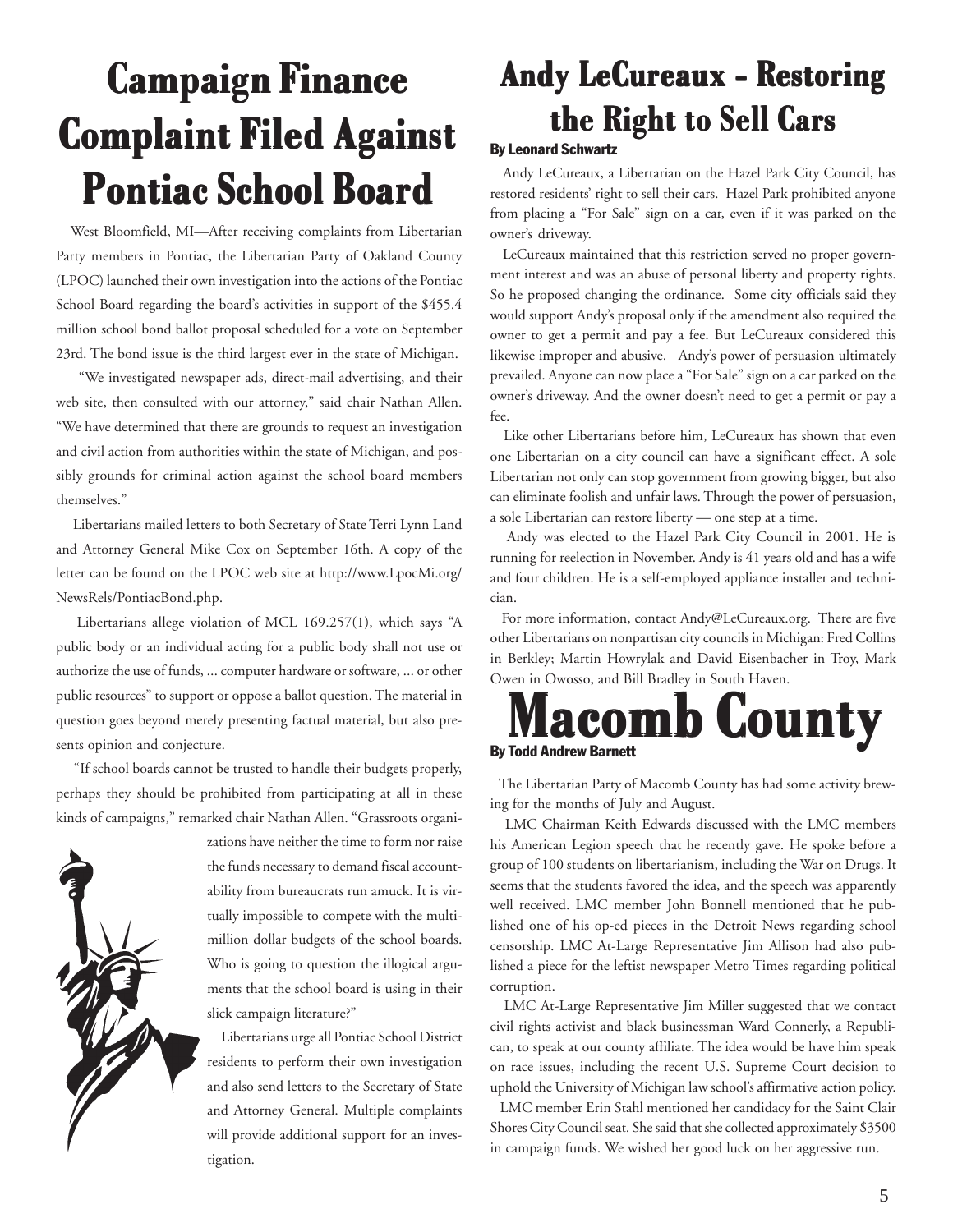Friends and Patriots:

 Please take a few minutes to nominate worthy recipients of this year's Defender of Liberty Awards to be presented at LibertyFest on November 8. Look around at those in your affiliate and your community whose efforts are deserving of recognition.

Your efforts on this are simple. Provide a maximum 100 word nomination and e-mail it to chair@lpmich.org . I will confirm by e-mail that I've received your nomination. The committee needs to have your nominations by Oct. 20, 2003, but the sooner we can begin the review process, the better.

Below are the categories for the awards. Let me know if you have any questions.

Bill Gelineau

616-254-2878

There are three categories in which the Defender of Liberty Awards are made.

·**Spokesperson for Liberty** - a member of the community whose patriotism and conviction have inspired contributions to the cause of liberty. ·**Promoter of Liberty** - a Libertarian whose efforts have done the most to promote the Libertarian Party and Libertarian Principles.

·**Producer of Liberty** - A dedicated behind-the-scenes Libertarian whose quiet labors over the years exemplify the backbone of the Libertarian Party.

 The latter two awards are given to members of the LPM only. The spokesman award can go to any Michigan resident, whether a member or not.

**Tentative Schedule for 2003 LibertyFest.** A mailing will be sent out with official schedule of events and registration form.

 **Media & Third Party Politics panel discussion moderated by Bill Ballenger** from 6 - 7:30 on November 8, 2003. Charge is \$25 per person pre-paid, or \$30 at the door. Registration and cash bar from 5 - 6pm. Mickey Hirten from Lansing State Journal confirmed as a panelist. Possibly Hugh McDiarmid Sr. (retired from the Free Press) and probably a broadcast journalist from Grand Rapids. Beer and wine cash bar from 7:30 - 8, buffet 8 - 9, Liberty awards and et cetera after 9. Credit cards accepted through White Bros., call Will White at (517) 349-3806 or send CC info to our PO box 1402, East Lansing, MI, 48826.

 Location is the Hampton Inn Suites, just north of I-96 exit 110 (Okemos/Mason). Banquet cost is \$25 per person pre-paid or \$30 at the door (if space is available!). Rooms at \$74.95. Address is 2200 Hampton Place, Okemos, 517 349-6100. See map on next page.

### $Stahl$   $Advances$

*(Continued from p. 1)*

have Fred, Greg, and Barb to work their winning formula, as they have in the other races."

 There were 8 candidates running in the primary, with the top 6 going on to the general election. The top 3 vote getters in the general election will take the council seats. The campaign will now move into high gear, including direct mail, advertising, signs, and get out the vote effort. As with all campaigns, the amount of voter contact will be limited

### **Wayne County Candidates Fall ShortyFest 2003 Wayne County Candidates Fall Short in City Primaries**

 Two Libertarians running for office in Wayne County came up shy during the September Primary election.

In Dearborn Heights, Christopher Gonzalez finished 5<sup>th</sup> in the race for city council. The top four candidates made it to the general election. Those that beat Chris were the wife of a State Representative, the wife of a city attorney, a former police captain, and a Democratic County Commission candidate. Turnout was very low in this race and over 70% of the votes cast were absentee ballots. Without absentee votes, the race would have been much closer. Unfortunately it was not ideas, but money that dominated this race. The local paper covered the race during the final week only.

 In Allen Park, Libertarian Party member Bob Graham finished a close third in the race to replace the City Clerk. Only the top two candidates advanced.

Tuesday, September 9, was primary day for many municipal candidates. The day closed with both good news and bad news for Libertarians.

**Saint Clair Shores-City Council** Top six finishers advance

| Michael A. Boyle 4,349                    |  |
|-------------------------------------------|--|
| William J. Nearon $\ldots \ldots$ 4,019   |  |
| Beverly A. McFadyen 3,995                 |  |
| Erin Stahl 3,028 LP member                |  |
| Mark J. Moffitt 2,736                     |  |
| Geri Hofmann 2,197                        |  |
| Douglas Damm $\ldots \ldots \ldots 1,994$ |  |
| Michael A. Lavis 1,429                    |  |
|                                           |  |

**Allen Park-Clerk** Top two finishers advance John Weiss. . . . . . . . . . . 1,517 Janine Brown Rossman. . 678 Bob Graham . . . . . . . . . . 602 *LP member*

**Dearborn Heights -City Council** Top four finishers advance Catherine L. Heise . . . . . 1,962 30.1% Ann Brown . . . . . . . . . . . 1,857 28.5% James Izeluk . . . . . . . . . . 1,206 18.5% Ned Apigian . . . . . . . . . . . 739 11.3% Christopher R. Gonzalez. . 410 6.3% *LP member* Stevan M. Djordjevic . . . . . 338 5.2%

by the funds available.

 "We have raised about half of what we need," said co-manager Barbara Goushaw-Collins. "So aggressive fundraising will also be a part of the plan. But we are certainly within striking distance, and Libertarians are always most generous when they see the real possibility of a win."

 To view the vote totals, volunteer, or contact the campaign, please go to www.ErinStahl.com. Contributions would be very welcome too! Send to: Friends of Erin Stahl, 20113 Avalon St., St.Clair Shores, MI 48080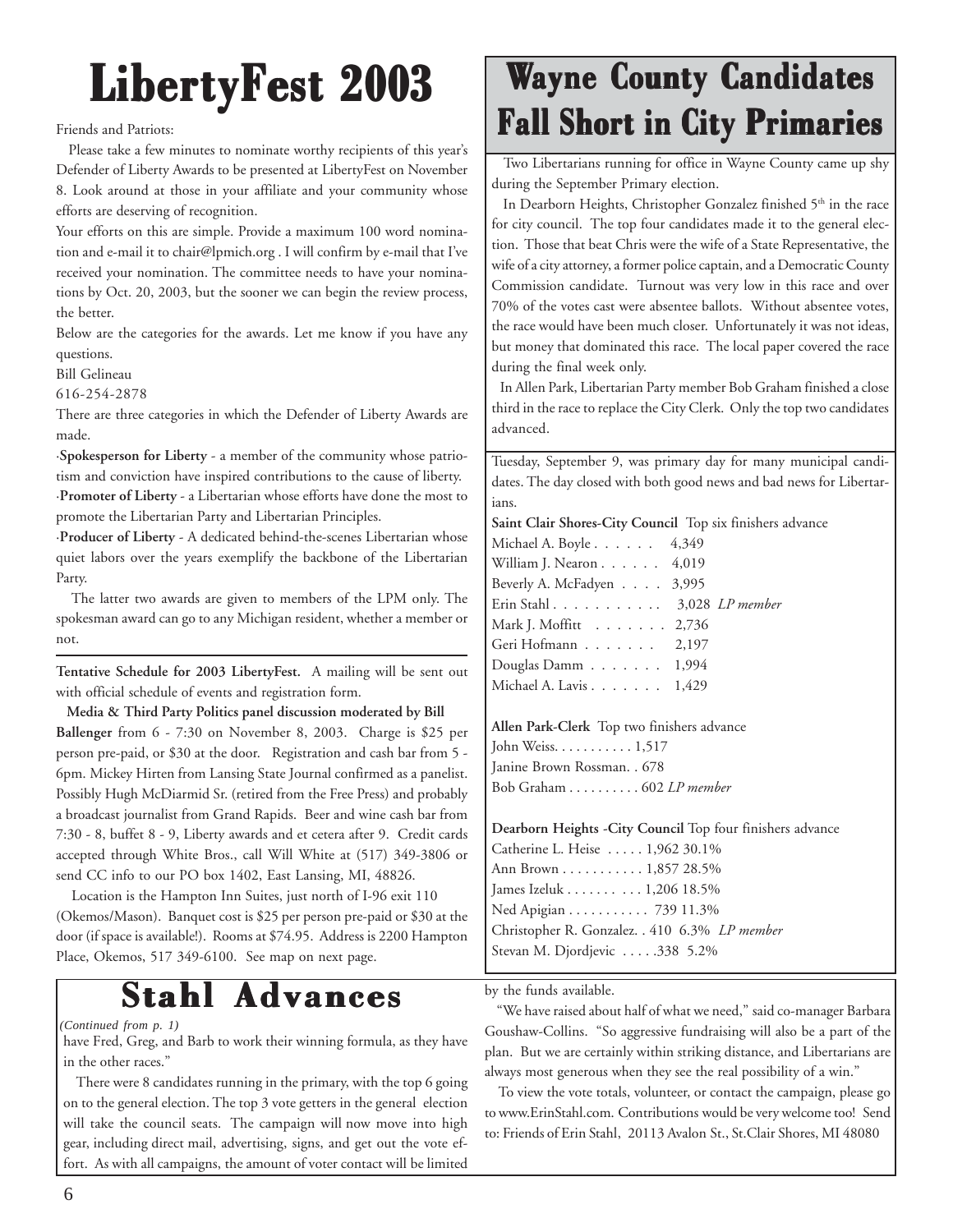# **Affiliate Information Affiliate Information Affiliate**

**Kalamazoo County** (includes St. Joseph, Branch, Calhoun) Meets the first Monday of every month at 7:00 PM at TGI Friday's Restaurant in Oshtemo, Michigan. Chair, Gerald Phillips, gaphillips@jasnetworks.net, (269) 382-0927

#### **Livingston County**

Chair, David Buck, (810) 220-5741, davebarysas@aol.com We meet the 2nd Monday every month at Mexican Jones restaurant in Brighton, on Grand River. We usually show up at 6:30 to eat, and the business meeting starts around 7:00.

#### **Macomb County**

The LMC holds regular monthly meetings on the second Wednesday of every month (excluding December) at Mile's World 17689 Masonic (near Groesbeck), Fraser, MI 48026. Join us for cocktails and/or dinner at 6:00 pm, business begins at 7:00 pm.

Chair, Keith Edwards, (810) 777-7468, keithmarni@aol.com

**Mid Michigan (**Clinton, Eaton, Ingham, Shiawasee) Chair William White, 517-349-3806, whitewi5@msu.edu

**Mid-West Michigan** (Lake, Manistee, Mason, Missaukee, Osceola, Wexford)

General Membership meetings are every second Saturday at 6:00pm at Kountry Kitchen Restaurant, 1920 N. Mitchell in Cadillac. Chair, Brian Kluesner, (616) 723-7087, chair@lpmwm.org

#### **Oakland County**

Meets the 4th Wednesday of every month at Sila's, 4033 W. 12 Mile Rd, Berkley. Sila's is 2 blocks east of Greenfield on the south side of 12 Mile<br>Road. Chair, Nathan Allen (248) 363-3790. Road. Chair, Nathan Allen (248) 363-3790, knathan\_Knows@yahoo.com



#### LibertyFest 2003, Hampton Inn, Okemos

**Oakland University**

Contact, Lindsay Stover, lyndsai21@hotmail.com

**Saint Clair County** Contact, Mark Byrne, (810) 987-9856, iwantska@hotmail.com

**South Central (**Hillsdale, Jackson, Lenawee) Meetings are fourth Tuesday at 7:00 pm. Pirate's Cove Restaurant, Addison, M-127 and Main Street. Chair, James Parker, (517) 439-0643, james.parker@eaglepicher.com

**Thumb Area (**Genesee, Huron, Lapeer, Sanilac, Tuscola) Meets the second Tuesday of every month at Whitey's Restaurant in Davison. Chair, Paul Hitch, phitch@intouchmi.com, 810-667-7218

**Traverse Bay** (Antrim, Benzie, Grand Traverse, Kalkaska, Leelanau) Chair, Jerold Coon, (231) 369-2395, jtcoon@gtii.com

**Tri-Cities** (Bay, Midland, Saginaw, Isabella, Gratiot, Clare, Gladwin) Meetings are the first Monday of each month at Lone Star Steakhouse on Tittabawassee Road in Saginaw (near I-675). Dinner is followed by the evening's guest speaker at 7:30 and the business meeting shortly afterward. Chair, Carol Dallen, msnixy@tm.net

#### **University of Michigan Libertarians**

Chair, Daniel Sheill, dsheill@umich.edu

#### **Upper Peninsula**

Chair, John Loosemore, (906) 334-2922, jwl@up.net

#### **Van Buren County**

Meets on the third Thursday of the month, and as always; our meetings are open to the public. For the time being, we are meeting at the home of Bill and Barbara Bradley, 746 Lee Street, South Haven at 7:00pm. Chair Bill Bradley 616-637-4525, bbradley@cybersol.com.

#### **Washtenaw County**

Meets every Thursday evening at 7:30 p.m. at Cubs AC Restaurant located in the Colonial Lanes Bowling Center, 1950 S Industrial Hwy, Ann Arbor. The first Thursday of every month is a business meeting. Other meetings feature speakers, project work, or social events. Chair, Larry Johnson, (734) 476-7817.

#### **Wayne County (includes Monroe)**

Monthly meetings are held on the first Thursday of every month at City Tavern Restaurant in Dearborn at 14316 Michigan Ave., between Greenfield and Schaefer. Meeting begin at 7:30 pm, dinner orders are taken at 6:30. Chair, Charles Kainz, (313) 291-5684,

**West Michigan** (Allegan, Barry, Gratiot, Ionia, Kent, Mecosta, Montcalm, Muskegon, Newaygo, Oceana, Ottawa)

Monthly meetings held in Grand Rapids at Club North's Banquet Room at 1359 Plainfield NE, just north of Leonard. Meetings are held on the second Thursday of each month at 7:00pm. Chair, Thomas Horan, (616) 887-2428, tomh@lpwm.org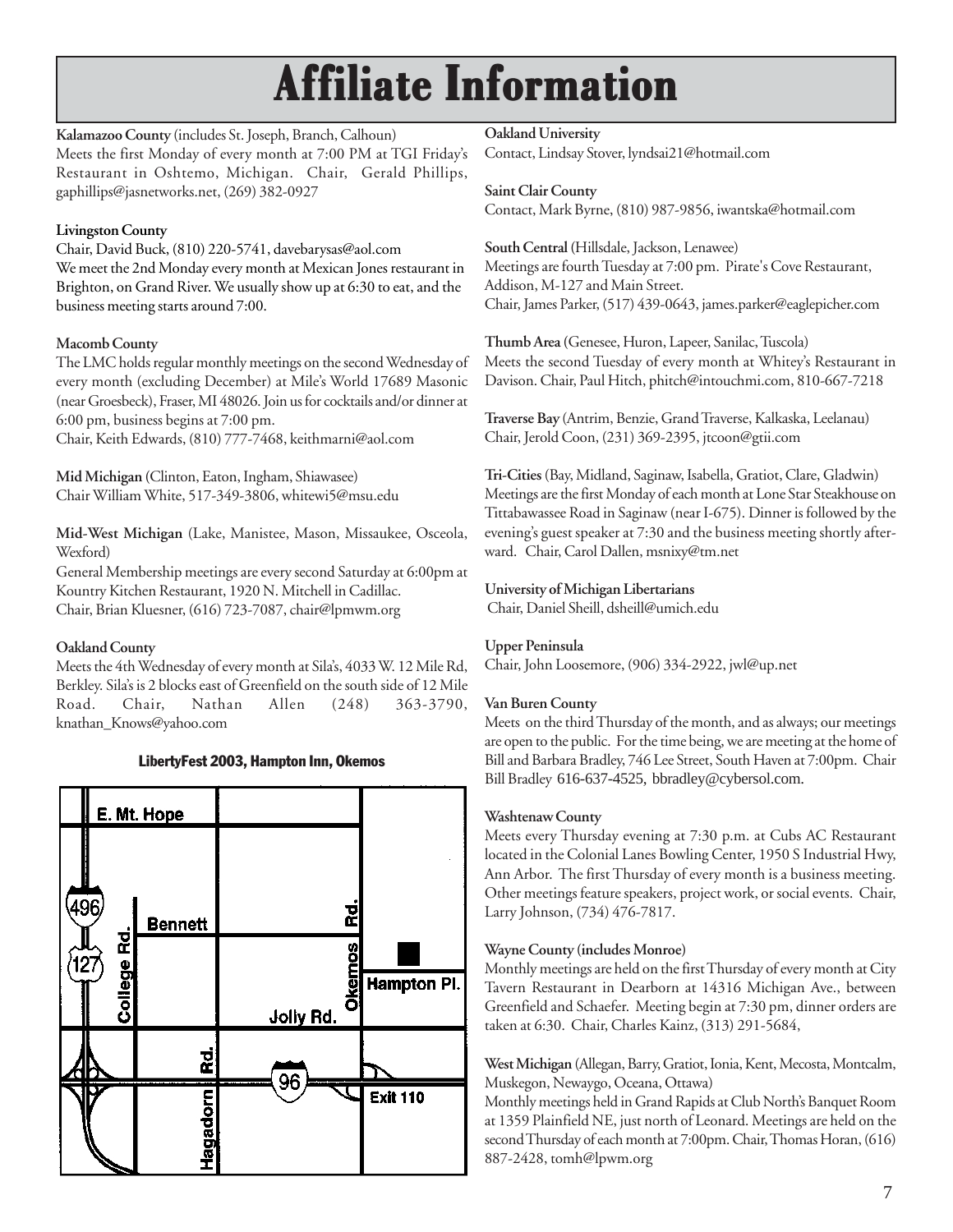# **2004 Election Preview**

#### by Greg Stempfle

 There is only about half a year until the next LPM convention which means it is now time to start thinking about the 2004 elections. The highlight of 2004 will be the heated battle for the Presidency. While no clear front-runner is emerging from the Democrat field, there are a couple of strong contenders for the LP ticket. Several candidates have announced their intention to seek our nomination, but only two have a strong showing in LP straw polls and have active committees. **Gary Nolan** (www.garynolan.com)

 Starting as a local radio host over a decade ago, his show picked up a decent audience. By the time he resigned from radio program to run for President, his "Nolan at Night" show was carried on 65 Radio America network affiliates around the nation. Nolan is realistic about the purpose of his campaign: "My goal is to be able to communicate [to voters] what Libertarians can do for the country, in such a away that people get interested in the party and join the party." Nolan has already made three campaign stops in this state.

**Michael Badnarik** (www.badnarik.org)

 Michael Badnarik — a gun rights activist — is an announced candidate for the Libertarian Presidential nomination. He was a LP candidate for State Representative in 2002. Badnarik, 53, is a chemist by his college training. However, he's spent nearly all his professional career as a software engineer working at various nuclear power plants (and, for a time, with a defense contractor).

[editor's note: biographies taken from www.politics1.com] **Statewide**

 As for Michigan, 2004 will be unusual because there will be no races for Governor or Senator. This happens every 12 years. Recall we have two senators who serve six year terms. Debbie Stabenow won in 2000 and Carl Levin in 2002. Therefore 2004 is an off year. The only statewide races will be for Supreme Court, State Board of Education, and the three state University Boards.

#### **State and Federal Legislature**

 All fifteen of Michigan's Congressional delegation will be up as well as all 110 State Representatives. The Republicans control the State House 63-47. Members of the State Senate serve 4 year terms and won't expire until 2006, which is when we have our next gubernatorial election.

#### **County Offices**

 County Commissioners also serve 2 year terms and will be on the 2004 ballot. The terms of countywide officers such as Sheriff and County Executive, which are four years long, will vary by county.

### **Operation Balance of Power**

 Every 12 years in Michigan, there are no major statewide races on the ballot. There will be no race for Governor, Senator, Secretary of State, or Attorney General. Apart from the Presidential election, there will be little happening on a state level in 2004.

The LPM needs to develop a strategy to make the most impact on the

2004 elections as possible given the circumstances. Challenging all of the State House races that were decided by a few percentage points could garner the LPM some much needed publicity as well as a project for the entire state membership to participate in.

 In 2002, there were two house seats in Wayne County where the LP candidate earned enough votes to prevent either major party candidate from getting a majority. In both cases, a Democrat was victorious over a Republican. While it can be debated which major party Libertarians are more likely to draw off votes from, the point is that those votes potentially could have cost the Republican the race. There was a Green Party candidate in Macomb County who prevented a majority in that race, possibly tipping the hat to the Republican victor.

 If LPM candidates are consistently run in these races, the major party candidates would be pressured to start adopting some libertarian ideas to court potential voters if the do not want to lose these close races. A Republican is in a tight race with the Democrat, may have to push tax cuts or gun rights issues a bit more. A Democrat wants to pull ahead in a close race with a Republican may have to address issues personal freedom and civil rights.

 Pressuring the older parties to adopt Libertarian Party issues is the next best thing to winning races ourselves. Affiliates in these areas should identify potential LP candidates in these districts. Republicans hold the majority in the House by 63-47 seats. Just 17 of the 110 races were decided by less than 10 %.

These first three were those where no candidate had a majority.

**District 17 Wayne Co (Dearborn Heights, Redford)**

 Democrat Paletko beat Republican Handy 49.6-47.3% while LP candidate Christopher Gonzalez earned 3%.

**District 23 Wayne Co (very southern end)**

 Democrat Law beat Republican Jones 49.5-48.5% while LP candidate Rick Secula earned 2%.

#### **District 51 Genesee Co**

 Republican Robertson beat Democrat Lockwood 49.9-48.4% while Green Party candidate Ponzetti earned 1.6%.

The rest of these districts were won with less

than 55% of the vote.

- Dist. 97 Clare, Gladwin, Arenac, Bay Counties
- Dist. 106 NE Lower Peninsula
- Dist. 91 Muskegon Co
- Dist. 108 South Central UP
- Dist. 37 Oakland Co, Farmington
- Dist. 43 Oakland Co. Waterford
- Dist. 55 Monroe Co
- Dist. 62 Calhoun Co
- Dist. 52 W Washtenaw Co
- Dist. 24 Macomb Co, St. Clair Shores
- Dist. 21 W Wayne Co
- Dist. 75 Grand Rapids
- Dist. 101 NW Lower Peninsula

Dist. 84 Huron, Tuscloa Counties

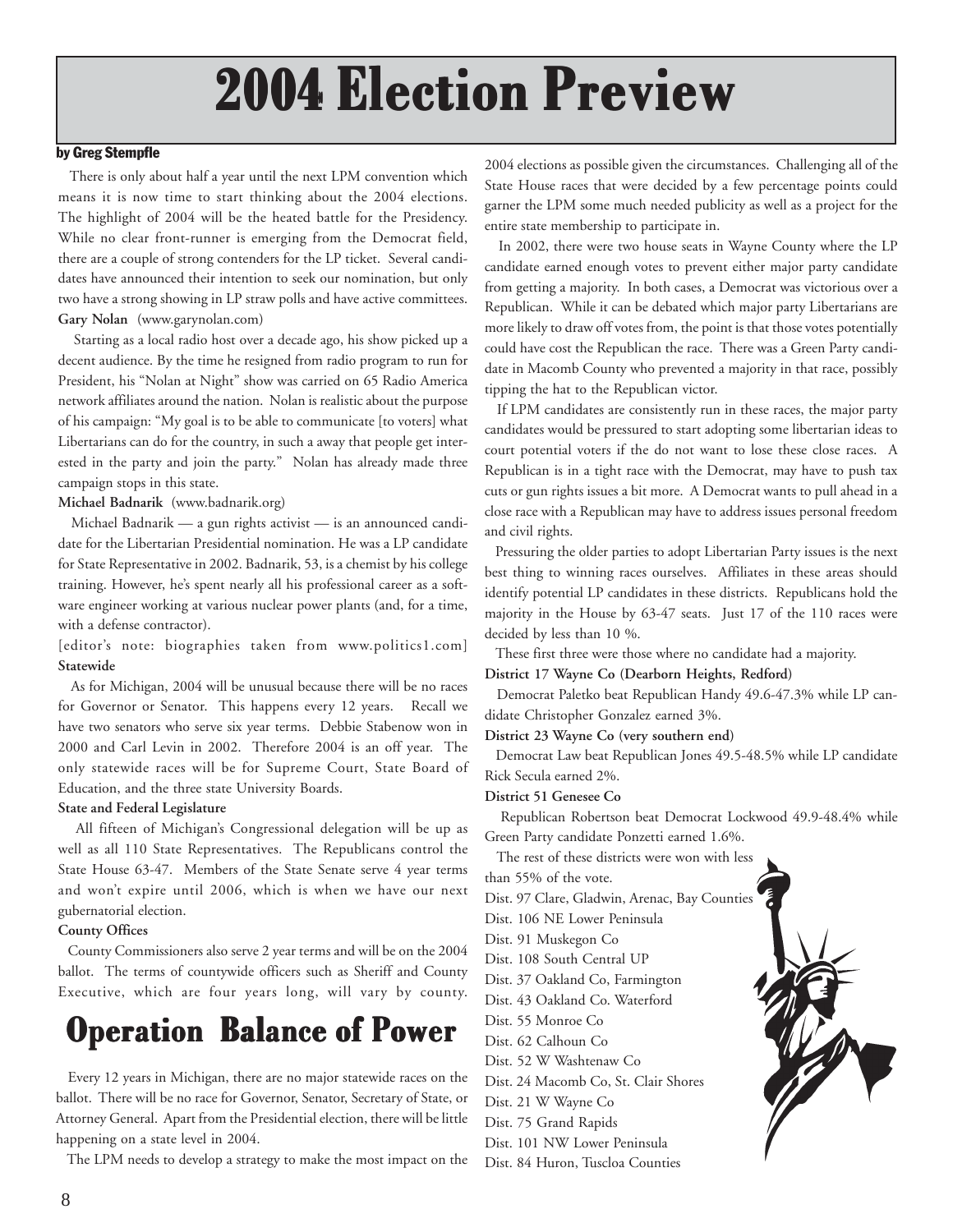# **Fighting the Land Use Ordinance in Hillsdale County Fighting the Land Use Ordinance in Hillsdale County Fighting the Land Use Ordinance in Hillsdale County**

#### by James Parker

 A remarkable rollback of unconstitutional usurpation of power has passed the turning point in Hillsdale County, and has reached a milestone in changing Michigan law. The arrogance of the County Commissioners who passed this ordinance is leading to their recall, and a previously lacking appreciation of the Constitutions of the U.S. and of Michigan is taking hold; on the part of the citizens, on the part of the Commissioners, and on the part of at least one state legislator.

 A small group of remarkable people called the Michigan Coalition for Return to Constitutional Government is causing this reversal. Sounds Libertarian? I will say it is, if spelled with a small "l". The leaders of the group will prefer the term constitutionalist. Roger Keller and Ed Dane, who founded MCRCG, have shown themselves to be level-headed and articulate, while being tough and uncompromising.

 The group got its genesis from the Constitutional Study Group called by Peter Cromwell, Friendly Neighborhood Gunsmith in summer of 2002, and joined by Roger Keller, Mark Nichols, Ed Dane, Cary Champion and me. I was running against one of the Commissioners, Alice Britton, on a constitutional and smaller government platform.

#### **The New Ordinance**

 Shortly after Ms. Britton won re-election, around the Christmas holidays, the Commissioners voted a new "Soil Erosion and Sedimentation Ordinance." Legislative power of county boards is rarely used, and careful examination of the law by Mr. Keller soon revealed that it was a formula for selective enforcement and confiscation of property through a massive fine structure. The more we examined it, the more we found shocking constitutional violations that brought it on, and the more we found the drafting of the law underhanded, with insidious hidden details that were uncovered only by painstaking cross-referencing.

 First, the clearest violation was the provision that inspectors could come onto your property without notice. The wording allowed their entry if they even suspected that you *might be planning* to dig any earth. This violation of the Fourth Amendment became key to the recall petitions that were to follow.

 Second, as uncovered by the research of North Adams Supervisor Mark Nichols, is the constitutionality of the state rule which is cited by the county officials as the basis for their far more restrictive county ordinance. It turns out that the rules cited under this law, called Part 91, were promulgated, not by the state legislature, but rather by bureaucrats within the Department of Environmental Quality (DEQ). This violates the principles of separation of powers and authority to legislate under the Michigan Constitution, Article III, Section 2; and Article IV, Section 1.

 Third, Part 91 requires local governments to act without providing them funding, a violation of the Michigan state Constitution.

 Fourth, the confiscatory levels of the fines, up to \$25,000 a day, essentially abolish private property in Hillsdale County.

 Then, the county ordinance was drafted by the agency who would be empowered to enforce it and collect fines, which is a clear conflict of interest, amounting to corruption.

 Finally it became clear that the Hillsdale County Commissioners never even READ the law they voted to approve.

#### **Organizing the Battle**

 MCRCG posted notices, wrote eye-catching flyers carrying their Minuteman logo, founded an elaborate website, www.mcrcg.org, organized monthly meetings, and called for a speaker on property rights. Al McCallum, former chair of LP of South Central Michigan, came to speak to a room packed with about 50 people on the subject of property rights. A petition drive was started to gather signatures to deliver to the commissioners, and over 5300 people signed to give the Commission a "sense of the people."

 Our Hillsdale County Commission is chaired by the autocratic Ken Lautzenheiser. When Mr. Keller and others appeared at a commission meeting to inform him of the objections to the law, and of the signatures, his response was; "Well, I'm glad they're interested in it." It took another Commissioners meeting before he would accept the signatures.

 The petitions seemed to have fallen on deaf ears, because the only outcome was to turn the ordinance back to the the county inspector, Marty Taylor, who had drafted it in the first place with the view to boosting his department revenues and powers. Mr. Taylor made the most miniscule changes, and the Commission voted to adopt it again, with only one of the Commissioners opposed, Maxine Van Berg. (Ms. Van Berg had defeated Libertarian Brad Benzing in the contest for the open seat. While less known in the county than Benzing, her Republican label proved to be of paramount importance.)

 The Hillsdale Daily News aligned itself with the Commissioners, calling the recall an effort "to overthrow a government" in its editorials and painted MCRCG as a radical group. The paper ignored coverage of the MCRCG meetings, and the coverage of MCRCG's achievements was generally negative. They did publish some of the letters to the editor written by members. It became known that the local Republican establishment, headed by Prosecutor Brady, had become highly perturbed at the suggestion of a recall.

 The local radio station, WCSR, gave some favorable coverage to the fight against the ordinance.

#### **The Recall**

 Recall petitions against Alice Britton, the Commission Vice-Chair, were the first to be issued. County Clerk Tom Mohr, Ms. Britton's brother, issued them. He also chaired the Clarity Hearings, which are held to decide if the reason for recall stated on the petitions was understandable to voters. He presided over the hearings impartially, and the language, that the Commissioner had violated her Oath of Office, remained essentially intact. The petitions stood, and circulation proceeded.

 Petitions followed immediately against County Commission Chair Ken Lautzenheiser. Subsequently, four more recall petitions were issued for the same reason, encompassing the entire county board.

 Mr. Mohr has pledged to schedule special recall elections when the petitions are complete. I spoke with him about the replacement commissioners, and he was unsure whether these could be appointed by the major parties or if he would have to schedule special recall replacement elections. He said that the law on the matter is unclear.

#### **Present Status**

 MCRCG is collecting petiton signatures at the Libertarian table at the Hillsdale County Fair, now in progress through Sept. 27. WCSR has broadcast paid political advertisements which have drawn more voters.

Mr. Keller already has enough signatures to recall Alice Britton, and is very confident about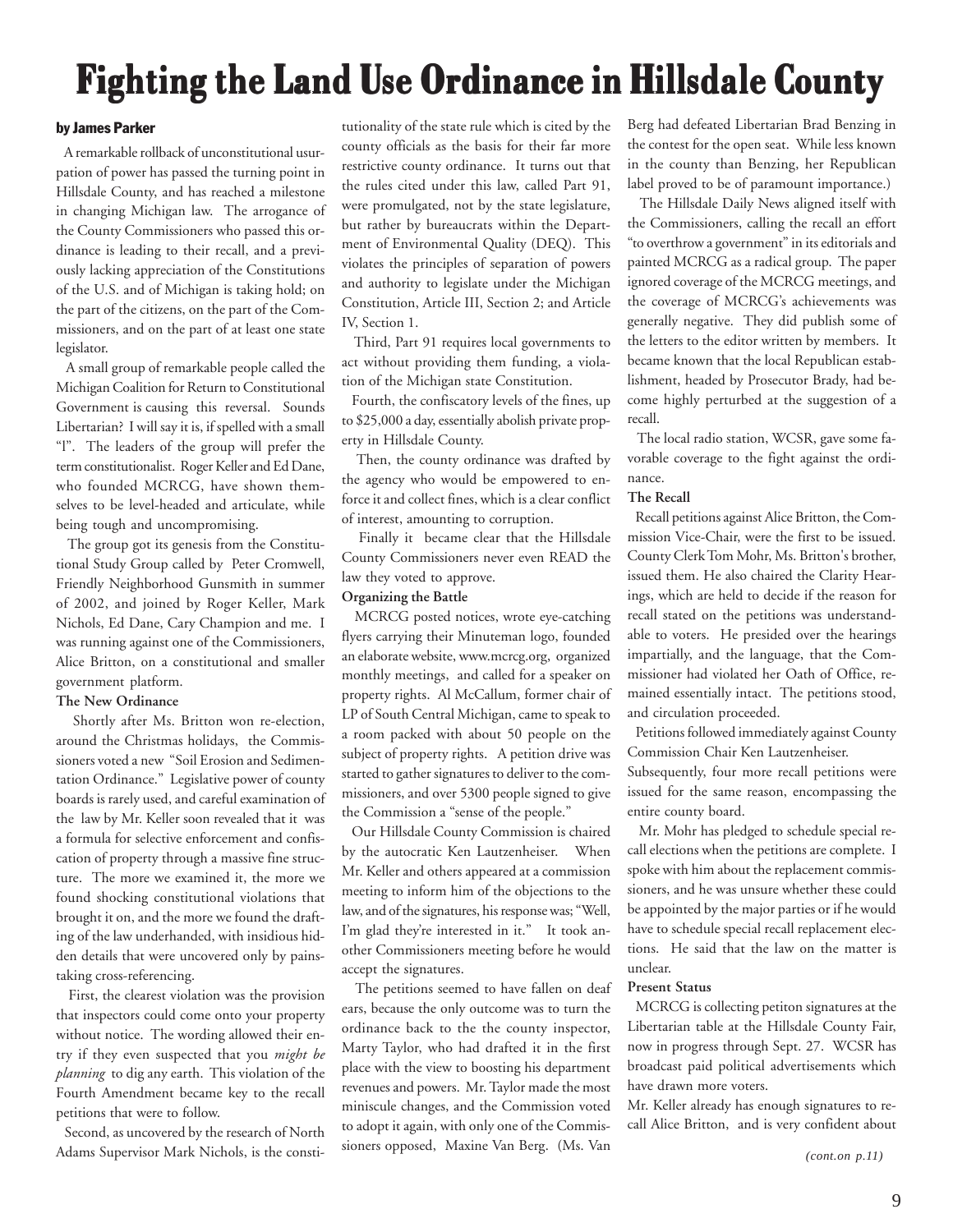# **Speak-Out-Michigan Project Guidelines Speak-Out-Michigan Project Guidelines Speak-Out-Michigan Project Guidelines**

#### by Leonard Schwartz

 SpeakOutMichigan.org (SOM) is a special lobbying and outreach project sponsored by the Libertarian Party of Michigan (LPM) as a public service.

 Past SOM projects include: supporting the right to carry concealed weapons, opposing the incarceration of parents who cannot afford to pay child support, opposing pay raises for legislators, opposing taxes on internet sales, supporting ballot access for small political parties, and opposing a revenue bill disguised as a traffic safety bill.

 Some LPM members have asked: Why isn't LPM sponsoring more SOM projects? How do I get LPM to use SOM to support or oppose a bill in the state legislature?

 The answer to both questions is similar. Every SOM project requires a project leader. The reason LPM has not used SOM more often is that members have rarely volunteered to be SOM project leaders.

 If you want to be a project leader, this is what you (alone or with the help of others) must do:

1. Find a bill in the state legislature that Libertarians would want to support or oppose.

2. Submit a proposal to the LPM Executive Committee, lec@lpmich.org. The proposal should (1) summarize the bill, (2) state why you think this would be a good SOM project, and (3) include a draft of the proposed letter that SOM would send to legislators.

3. After you get approval for your proposal, you must write the material for the SOM home page and tell-a-friend page.



4.Contact webmaster@SpeakOut Michigan.org to get a password for the administrative area of the website.

5. Load onto www.SpeakOutMichigan.org the material you have written and fill in a few boxes on administrative area of the website.

6. Write a series of articles for LPM Online and the Michigan Libertarian encouraging readers to use SOM and informing readers what happened to the bill in the legislature.

 Everything that you write must be well worded. This means more than merely using correct grammar, punctuation, and spelling. Everything should be eloquent and should inspire action. The letter to legislators should persuade them to vote the way we want. The letter to friends should persuade them to contact their state legislators. The material on the SOM home page and the articles in LPM Online and Michigan Libertarian should encourage readers to get involved.

 A good source of information on bills in the state legislature is www.MichiganVotes.org. It has a database of bills, searchable by topic or keyword, with a summary of each bill. You can subscribe to its e-mail service, which will send you notices about specific bills, bills on selected topics, or all bills. It notifies you when a legislator introduces a bill, when a committee sends a bill to the House or Senate, and when the House or Senate votes on a bill.

 The legislature's official website, www.MichiganLegislature.org, has the full text of each bill. And it has the legislative staff analysis of bills that a committee sent to the House or Senate. It also has the agenda of committee meetings.

 State legislators introduce several thousand bills every year. Most bills are never even discussed in committee. Committee chairs rarely allow discussion of bills they oppose. Sometimes even the legislator who sponsored the bill opposes it; he sponsored it only to keep a constituent or campaign contributor happy.

 On the other hand, some bills are put on the fast track. For example, SB 509 (the most recent SOM project) was approved by the Senate only two weeks after it was introduced and was approved by the House only four weeks later.

 SOM is a great way of influencing legislation. It provides an easy way to send e-mail to state legislators. It provides a prewritten letter, which SOM users can edit. By typing in one's zip code, SOM identifies one's legislators and sends them the letter.

 It also provides an easy way to send e-mail to friends, asking them to support SOM projects. SOM thus is a great Libertarian outreach tool. It increases public awareness of the Libertarian Party and increases respect for the Libertarian Party.

 SOM's creator and webmaster, Greg Dirasian, recently upgraded SOM. As Greg discussed in an article in the July/August issue of Michigan Libertarian, SOM now sends reminders to SOM users about how their legislators voted. SOM also sends copies of the reminders to legislators.

 SOM can be especially important when the vote on a bill is expected to be close. But supporting a bill that has no chance of passing, or opposing a bill that will pass regardless of our opposition, is not a waste of time. Every SOM project helps promote libertarianism and the Libertarian Party.

 If you want LPM to support or oppose a bill in the state legislature, you need to volunteer to be a project leader or find someone who will volunteer.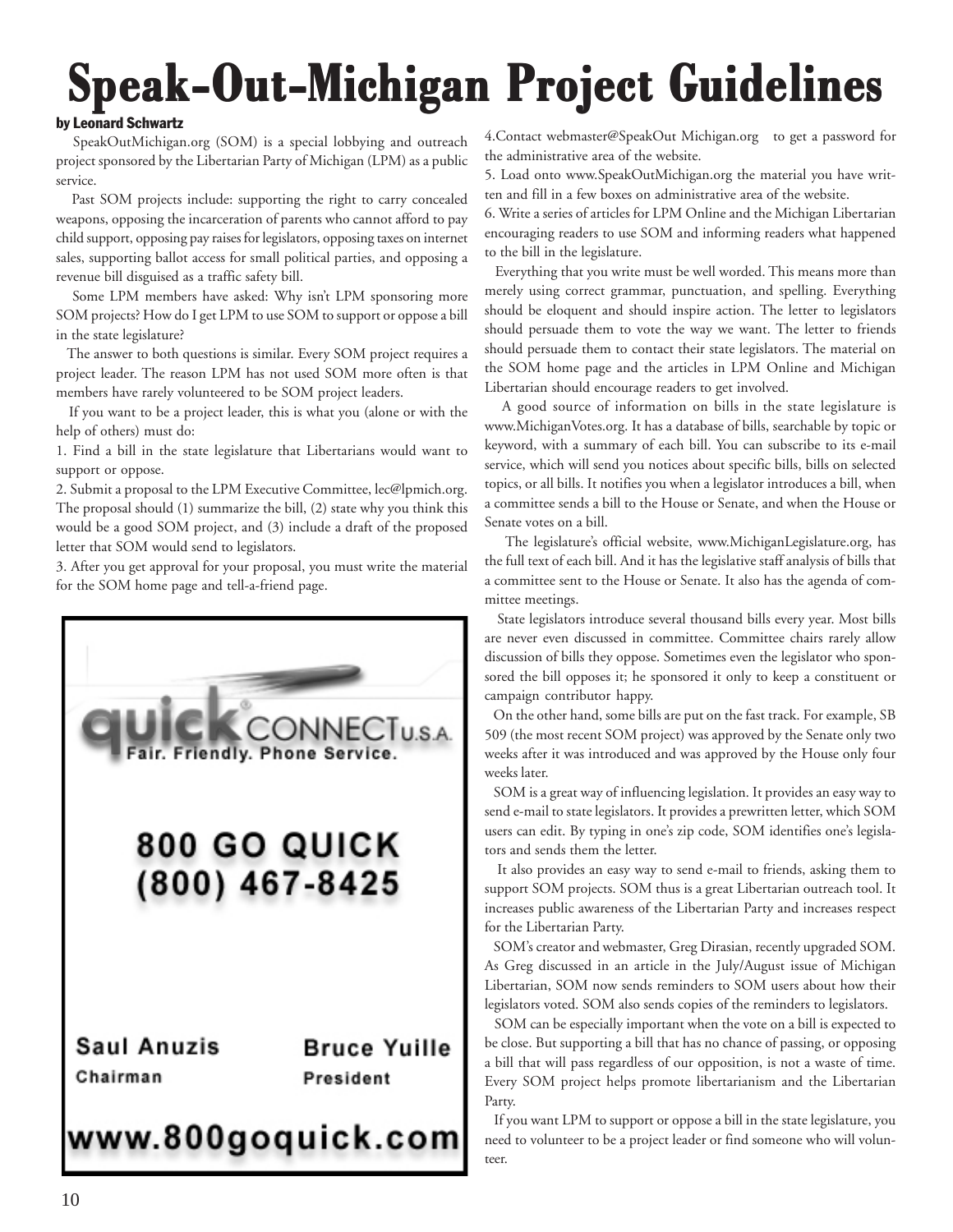# Legislative Watch

#### by Greg Stempfle

 To coincide with the LPM's very own Speak Out Michigan website, (www. SpeakOutMichigan.org) a dozen pro-liberty bills introduced into the state legislature were listed in the May/June issue. These bills would increase liberty, repeal a law, or cut a government program. Unfortunately, every single one of them is still in committee. However, it is still very early in the legislative season and new bills are still being introduced. This list of bill can also be found at www.lpmich.org/Newsletters/

 With the help of the michiganvotes.org, I have compiled a list of some more recently introduced pro-liberty bills and resolutions currently working their way through the system. Michiganvotes.org is a site run by the Mackinac Center for Public Policy that tracks the actions of the State House and Senate.

 Another site with good information on the State Legislature is their own site michiganlegislature.org. Not surprisingly, it's more difficult to use, but it does offer more information.

#### RIGHT TO HUNT MOURNING DOVES **HB 5029**

Introduced by Rep. Susan Tabor on August 13, 2003, to list the mourning dove as a game species, which would authorize the Natural Resources Commission to establish an open season for hunting.

#### EASIER ADOPTION RULES **SB 702**

Introduced by Sen. Beverly Hammerstrom on September 17, 2003, to eliminate a requirement in certain adoption cases that the adoptive parents be Michigan residents.

#### EASING ANTIQUE FIREARM RULES **HB 4604**

Introduced by Rep. Daniel Acciavatti on April 30, 2003, to clarify that a person does not need a permit to sell antique firearms or ammunition for an antique firearm, including percussion caps, black gunpowder, or a product substantially equivalent to black gunpowder, through the internet, newspaper, magazine, or other print media.

#### REPEAL OF ARCHAIC LAWS **HB 4616**

Introduced by Rep. Steve Tobocman on May 1, 2003, to repeal the crimes of cohabitation by divorced parties, cohabitation by unmarried couples, blasphemy, profane cursing, or using immoral, obscene, vulgar or insulting language in the presence or hearing of any woman or child. The bill is part of a legislative package comprised of House Bills 4614 to 4617, which repeal several archaic laws.

#### **HB 4615**

Introduced by Rep. Steve Tobocman on May 1, 2003, to repeal the sentencing guidelines associated with the crime of gross indecency. The bill is part of a legislative package comprised of House Bills 4614 to 4617, which repeal several archaic laws.

#### **HB 4614**

Introduced by Rep. Steve Tobocman on May 1, 2003, to repeal the crime of "gross indecency" committed in public or private between two men, two women, or a man and a woman, which is a felony punishable by up to five-years in prison. The bill is part of a legislative package comprised of House Bills 4614 to 4617, which repeal several archaic laws.

#### ELIMINATE TAX ON MEDICAL EQUIPMENT **HB 4911**

Introduced by Rep. Paul Condino on July 1, 2003, to exempt diabetic testing supplies from sales tax.

#### EASING REGULATIONS ON BARBERS **HB 5054**

Introduced by Rep. Chris Ward on September 23, 2003, to allow barbers to render off-premises services to an individual whose personal circumstances make it impractical to leave his or her residence to go to a barbershop. Under current law, barbers are prohibited from barbering away from a barbershop, except in a hospital, nursing home, home for the aged, or similar facility.

SUPPORTING SELF DEFENSE **HB 4918**

Introduced by Rep. Tom Casperson on July 2, 2003, to establish in law that a person who uses deadly force for self defense in their home or contiguous private property need not first flee from a threatening attacker.

#### ELIMINATION OF SODOMY LAWS **HB 4906**

Introduced by Rep. Leon Drolet on July 1, 2003, to repeal the sentencing guidelines for the crime of sodomy between consenting adults. See House Bill 4905.

#### **HB 4905**

Introduced by Rep. Leon Drolet on July 1, 2003, to eliminate from statute the crime of sodomy between consenting adults. "Sodomy" is defined in statute only as "the abominable and detestable crime against nature."

#### ALLOW MINORS TO VOLUNTEER **HB 4786**

Introduced by Rep. Jerry Kooiman on May 28, 2003, to allow minors to volunteer to work in nonprofit charitable housing construction or renovation projects (like Habitat for Humanity), notwithstanding state child labor laws.



*(cont. from p.9)*

several of the others.

 This has caught the attention of some of the state legislators, and State Rep. Bruce Caswell has stopped by our table, and promised to initiate state legislation that will remove the language found in Part 91 that is in violation of the Fourth Amendment.

 And the Hillsdale Daily News has changed its tune.

 The voices of Mark Nichols, Township Supervisor of Adams Township, and Peter Cromwell, Friendly Neighborhood Gunsmith, have been critical to the struggle. Mr. Nichols has done most of the background research, while Mr. Cromwell has had a hand in several of the letters to the editor. The author has supported MCRCG, writing a letter to the editor, joining the group, and providing the County Fair table.